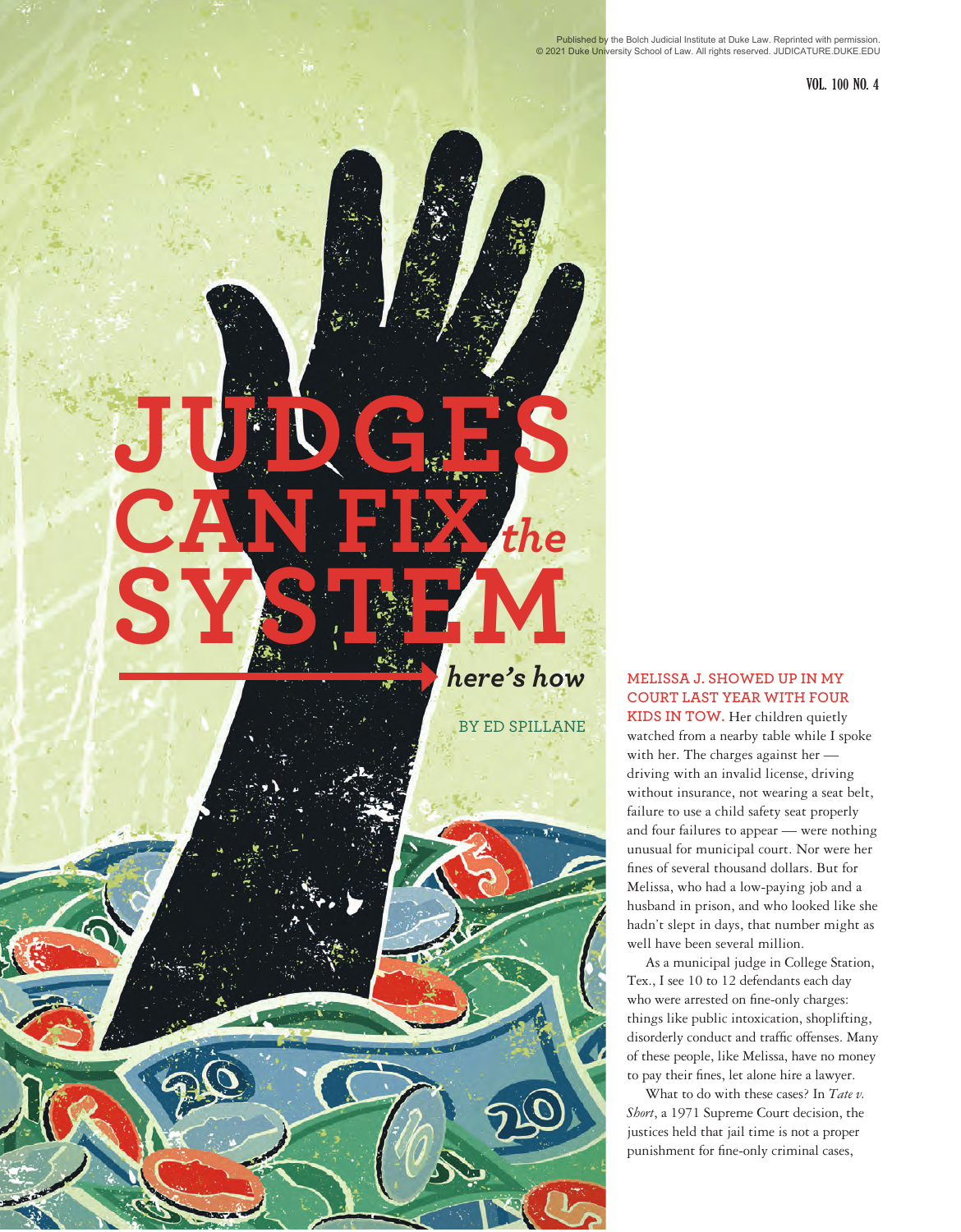citing the equal protection clause of the 14th Amendment. But in many jurisdictions, municipal judges — whether they're overworked, under pressure to generate revenue through fees, skeptical of defendants' claims to poverty or simply ignorant of the law — are not following the rules. As a result, far too many indigent defendants are simply cited for contempt of court and land behind bars for inability to pay.

There's another way, and I've been experimenting with it in my own courtroom.

There are no firm numbers nationally on how many fine-only cases end with the defendants in jail, but figures from particular jurisdictions around the country are grim, if partial. A 2014 survey by NPR, New York University's Brennan Center for Justice and the National Center for State Courts showed that in Benton County, Wash., a quarter of people in jail for misdemeanors on a typical day were there for nonpayment of fines and court fees. The study also found that civil and criminal fees and fines had increased in 48 states since 2010. (Joseph Shapiro, *As Court Fees Rise, the Poor are Paying the Price*, NPR, May 14, 2014.)

The percentage of jail bookings in Tulsa involving inmates who had failed to pay court fines and fees more than tripled, to 8 to 29 percent of 1,200 inmates, between 2004 and 2013, according to reporting by the Tulsa World. (Casey Smith and Cary Aspinwall, *Increasing number going to jail for not paying fines*, Tulsa World, Nov. 3, 2013.) Eighteen percent of all defendants sent to jail in Rhode Island between 2005 and 2007 were incarcerated because of court debt; in 2005 and 2006, that amounted to 24 people per day. (Rhode Island Family Life Center, *Court Debt and Related Incarceration in Rhode Island from 2005 through 2007*, https://csgjusticecenter.org/wp-content/uploads/2008/04/2008- RI-CourtDebt.pdf.)

Enough people in Ohio were being locked up for failure to pay fines that, in 2014, the state's chief justice issued a warning to all judges to stop jailing indigent defendants. In March, the U.S. Justice Department released a letter stressing that courts should not incarcerate defendants for nonpayment and that alternatives must be considered.

MELISSA<br>
re ONLY CONLY CONLY CONLY CONLY CONLY CONLY CONLY CONLY CONTRE<br>
As BE AWA<br>
HER CHI MIGHT CONNET CON<br>
Per- WEEKEN<br>
SHE COU MELISSA J. NOT ONLY COULDN'T PAY HER FINES, BUT SHE ALSO COULDN'T BE AWAY FROM HER CHILDREN AT NIGHT OR ON WEEKENDS, SINCE SHE COULDN'T AFFORD CHILD CARE. **SO WE SET HER UP ON A SMALL PAYMENT PLAN**, AN ARRANGEMENT THAT SOMETIMES WORKS FOR POOR DEFENDANTS.

> "In addition to being unlawful," the letter read, the practice "can cast doubt on the impartiality of the tribunal and erode trust between local governments and their constituents."

The individual cases are startling. A 19-year-old unemployed Michigan man was jailed after failing to pay a \$155 fine for catching a fish out of season; he came up with the \$175 bondsman fee to get out but then couldn't pay the original fine, so he went back to jail. In Ferguson, Mo., one woman was arrested and jailed multiple times over two parking tickets from a single violation in 2007. More than seven years later, she had paid \$550 in fines and fees and still owed the city \$541, even though her original fine was just \$151 plus fees. Her case isn't particularly unusual for Ferguson: The Justice Department report on the city's municipal court system revealed "overwhelming evidence" that indigent defendants were serving jail time on fine-only charges, often for traffic offenses.

Fortunately, courts and judges are not powerless to fix the system.

First, defendants must be allowed to argue economic hardship in an indigency hearing, which is Constitutionally required if a defendant says he or she can't pay. It's unclear how many judges skip these hearings, and practices vary from one jurisdiction to another, but Lauren-Brooke Eisen, senior counsel at the Brennan Center, says there's no question that some judges aren't holding them. "Sometimes it's not always nefarious," Eisen says. "They have very full dockets. ... It can require overtime just to finish their docket for the day. It's not always a deliberate decision to not hold those hearings."

A BuzzFeed investigation in several Texas cities last year found judges who disputed the requirement to hold indigency hearings, in direct contradiction of state law; some judges claimed not to have the resources to hold them or said defendants wanted to do jail time. Obviously none of these answers satisfies the law. (Kendall Taggart and Alex Campbell, *Their Crime: Being Poor. Their Punishment: Jail*, Buzzfeed, Oct. 7, 2015.)

4 Once a defendant proves indigency, we can also be much more creative in our sentencing than "fine or jail" (or a suspended driver's license, a popular measure that disproportionately hurts low-income workers who can't get to their jobs without driving). Community service at a nonprofit or government entity is one of the strongest tools judges have at their disposal; in my experience, it boosts defendants' self-esteem and provides valuable assistance to nonprofits. In my first week as a municipal court judge, in 2002, I visited the jail and, as part of the arraignment process, met with a 27-year-old unemployed woman named Amy V., who had pleaded guilty to driving without insurance, driving with a suspended license and two failure-to-appear charges. She stood up, looked me in the eye and informed me that she would never pay her \$1,500 fines. (She also suggested that I was interested in the money only so I could buy myself a steak dinner.) She insisted that she wanted to stay in jail. I released her with an order to complete 70 hours of community service over several months.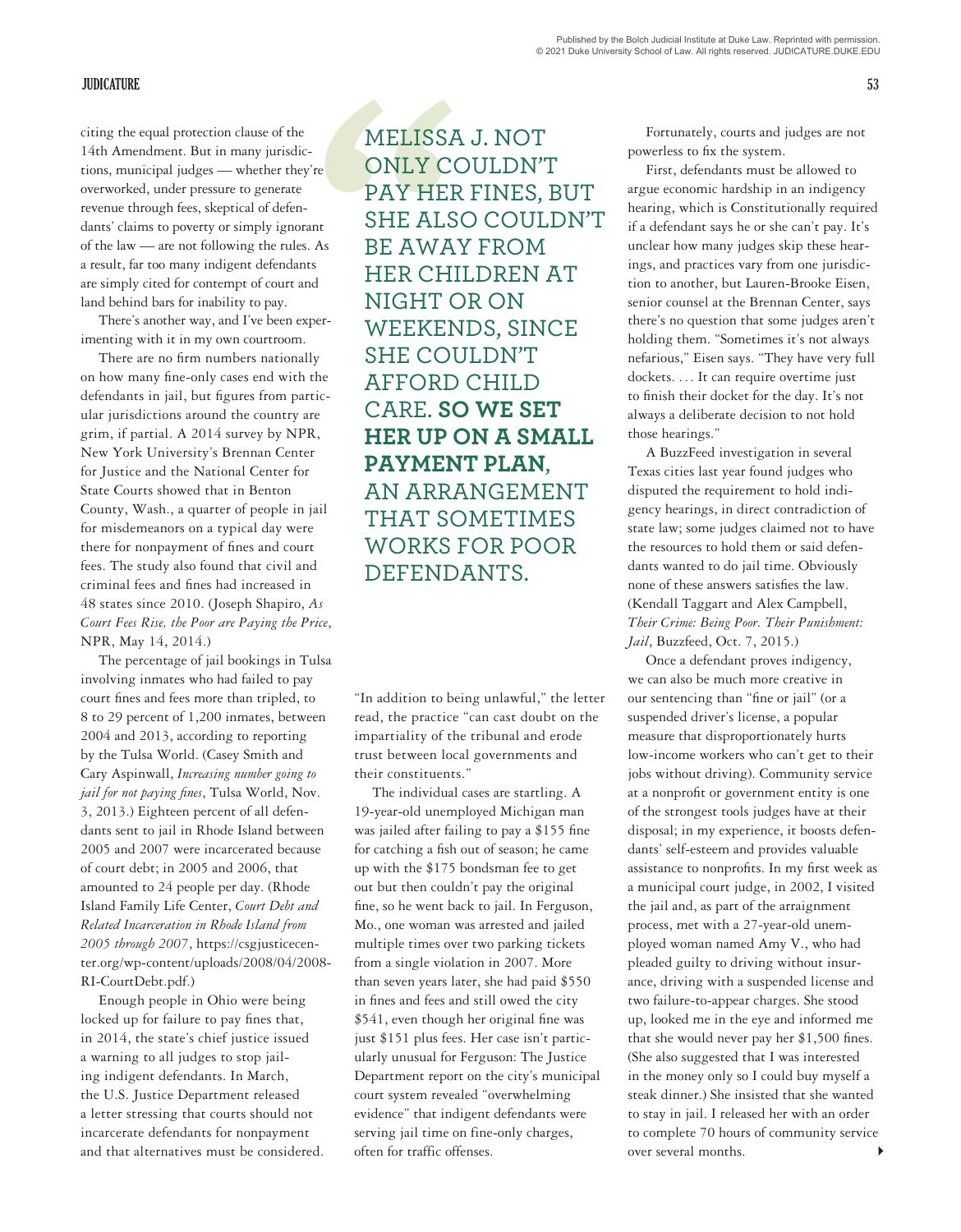I ran into Amy several years later; she now owns a hairstyling business.

Community service isn't always an option. Melissa J. not only couldn't pay her fines, but she also couldn't be away from her children at night or on weekends, since she couldn't afford child care. So we set her up on a small payment plan, an arrangement that sometimes works for poor defendants. When it later became apparent that she could not afford that, we waived the fine — but only after she took a free class on the use of child safety seats, addressing what was arguably the most concerning charge against her. Our police department, which had cited Melissa originally, was happy to show her how to use a child car seat properly. (In general, the feedback I've gotten from the College Station police on alternative sentencing has been positive; they don't want to see defendants reoffend, either.) She obtained a valid driver's license and has not been to our court since.

Judges can also sentence defendants to anger-management training, classes for first-time offenders or drunk-driving-impact panels. National research shows that alternative sentencing like teen courts can reduce recidivism, and my experience confirms this. One defendant in an alcohol-related case, Jeff Schiefelbein, was sent to a Mothers Against Drunk Driving victim-impact panel in 1997. He was so moved by the experience that he decided to create a designated-driver program for anyone who is intoxicated and needs a ride home. Since 1999, his organization, Carpool, has provided on average 650 rides each weekend in College Station.

And occasionally, as a judge, you can choose mercy. Roger S. was facing an \$800 fine for speeding, driving without insurance or registration, and driving with defective equipment. He also had terminal cancer. He wrote to me, explaining that he could not afford his treatments, much less what he owed the court. I picked up the phone and called him from court. He was a little surprised but pleased to be talking to the judge. After discussing his medical treatment and all of those costs in detail, I waived his fines because of indigency and inability to perform community service, much to his and his family's relief.

**COURTS<br>
AS ACC!<br>
AS POSS<br>
THAT ST<br>
<sup>ds,</sup><br>
THAT ST<br>
ELLOW!<br>
CHILDR<br>
ACCOM<br>
PARENT<br>
THE RENT<br>
THE RENT COURTS MUST BE AS ACCESSIBLE AS POSSIBLE, AND THAT STARTS WITH ALLOWING CHILDREN TO ACCOMPANY THEIR PARENTS.** ONE OF THE REVELATIONS IN THE JUSTICE DEPARTMENT'S REPORT ON FERGUSON WAS THAT CHILDREN WEREN'T ALLOWED IN MUNICIPAL COURT, WHICH EXPLAINS WHY MANY DEFENDANTS WERE UNABLE TO APPEAR.

> Lauren-Brooke Eisen of the Brennan Center suggests that judges are continuing to sentence such defendants to jail instead of pursuing alternatives partly because of the wording in another Supreme Court ruling, *Bearden v. Georgia.* "Judges cannot revoke someone unless it's for willful nonpayment," she says. "As you can imagine, the word 'willful' can be interpreted in many different ways. . . . Sometimes a judge will have a hearing and will say, 'It looks like you're paying for XYZ' or 'You have a job.'"

Judges might also be unlikely to dismiss fees because municipalities have become so dependent on the revenue as in Washington state, where interest rates on unpaid fees are 12 percent, or in Ferguson, where revenue from court fees increased 80 percent in two years. (Mike Maciag, *Skyrocketing Court Fines* 

*are Major Revenue Generator for Ferguson*, Governing, Aug. 22, 2014.) Courts "are not an ATM for the city council," says Ohio Chief Justice Maureen O'Connor, who co-chairs a national task force on fines, fees and bail. "You're not supposed to be funding your operation from fines or fees." But, she says, "judges want to have decent facilities. They want to have support staff. It may very well be that local funding sources . . . have said, 'You've got to pay for your own keep.' That's not the way it should be."

The judges I've spoken with who jail these defendants fall into several categories. Some simply do not understand the requirement to hold indigency hearings. One judge told BuzzFeed that in nine years on the bench, she'd never given a defendant an alternative to jail, and she insisted that she was not required to offer one. But O'Connor says there's "no excuse" for judges to be ignorant of the law, thanks to the training and continuing educational opportunities available to them. "If they don't know, then they weren't listening."

Others know the law but agree to jail defendants who say they'd prefer it to community service, which is still not allowed under law. And some look upon granting alternative sentences and waiving fines as a slippery slope to not taking crime seriously. My experience with defendants has been exactly the opposite.

Of course, no matter how many great alternatives judges can provide instead of jail time, if a defendant fails to come to court, he or she won't be able to hear about them. Courts must be as accessible as possible, and that starts with allowing children to accompany their parents. One of the revelations in the Justice Department's report on Ferguson was that children weren't allowed in municipal court, which explains why many defendants were unable to appear. Several courts in Texas limit or don't allow parents to bring their children, even though, in my experience, kids in court don't present a problem — maybe because we provide coloring books and toys for them to play with while their parents take care of their cases.

Twice a year, Brazos County also provides two to three weeks of warrant amnesty, when we waive the \$50 warrant